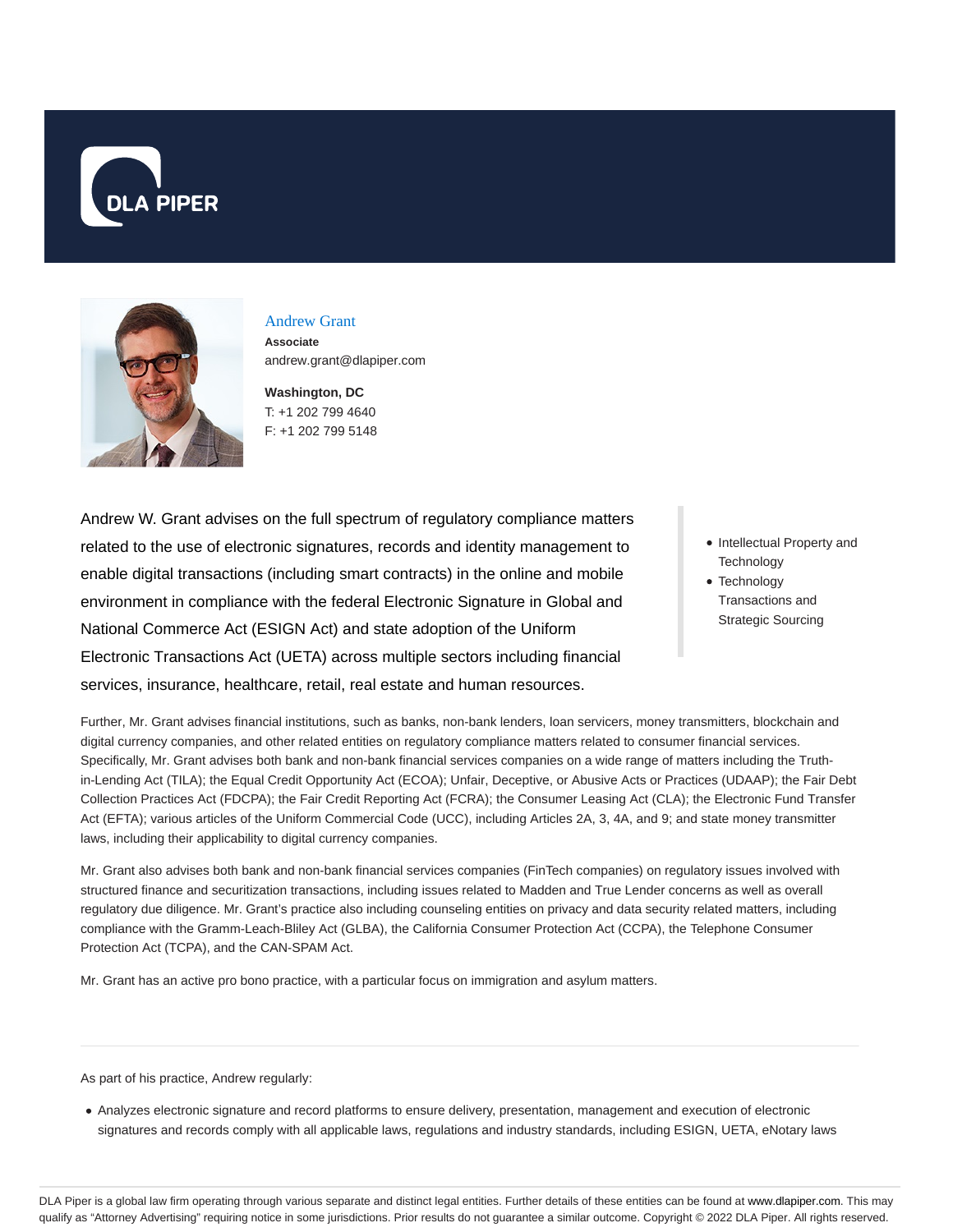and Fannie Mae and Freddie Mac eMortgage requirements

- Advises on compliance with the TCPA, CAN-SPAM and other federal and state laws when communicating with customers
- Advises on matters involving digital currencies, blockchain technologies and smart contracts
- Counsels on federal and state law issues related to credit cards, prepaid cards, retail installment plans (RISAs) and other methods of payment, including mobile payments and gift cards, throughout the life-cycle of the product, including the Truth-in-Lending Act (TILA); the Equal Credit Opportunity Act (ECOA); Unfair, Deceptive, or Abusive Acts or Practices (UDAAP); the Fair Debt Collection Practices Act (FDCPA); and the Electronic Fund Transfer Act (EFTA)
- Evaluates business plans to identify licensing and regulatory requirements and assist clients in securing state licenses necessary to engage in consumer lending and loan brokering

# **CREDENTIALS**

# Admissions

- District of Columbia
- Maryland

## **Recognitions**

- Super Lawyers: Rising Star, Banking, Consumer Law 2016
- Super Lawyers: Rising Star, Banking, Consumer Law 2015
- Super Lawyers: Rising Star, Banking 2014

# **Education**

- J.D., Washington College of Law magna cum laude
- B.A., American University cum laude

# INSIGHTS

# **Publications**

**RON technology does not replace notarial duties – the lesson from Fang vs. Nexus Development Holdings LLC**

30 June 2022 Identity fraud forms the basis of the first lawsuit filed in connection with a notarial act performed using remote online notarization.

**eSignature and ePayment News and Trends**

30 June 2022 eSignature and ePayment News and Trends Identity fraud is the basis of the first lawsuit filed in connection with a notarial act performed using remote online notarization.

**Consumer Finance Regulatory News and Trends**

21 June 2022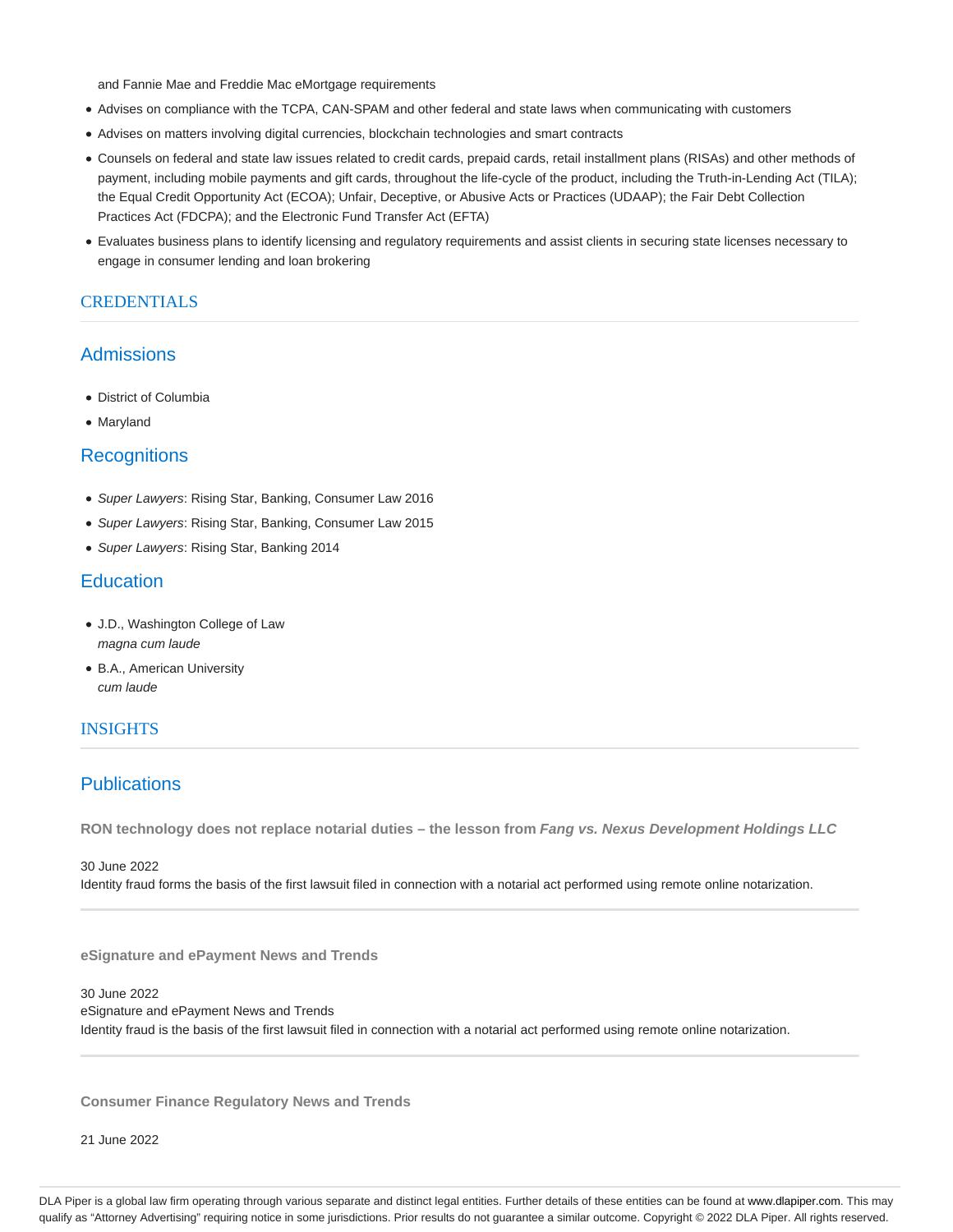CFPB announces a new inquiry into employer-driven debt products and practices.

**Embracing the movement towards digital and ESG**

11 May 2022 As governments seek to shape the country's long-term response to COVID-19, greater focus and concern over ESG initiatives is emerging.

**eSignature and ePayment News and Trends**

11 May 2022 eSignature and ePayment News and Trends Embracing the movement towards digital and ESG.

**California DFPI issues interpretive opinions regarding money transmission**

31 March 2022 Key details.

**Money laundering in trading works of art – US Treasury report addresses NFT marketplaces**

31 March 2022 Regulators continue to grapple with how and whether to regulate various aspects of the digital asset economy.

**eSignature and ePayment News and Trends**

31 March 2022 eSignature and ePayment News and Trends

**Consumer Finance Regulatory News and Trends**

11 March 2022 Consumer Finance Regulatory News and Trends CFPB issues compliance bulletin on illegal auto repossessions.

**eSignature and ePayment News and Trends**

31 January 2022 eSignature and ePayment News and Trends Recently enacted federal and state laws, federal and state regulatory activities, fresh judicial precedent and more.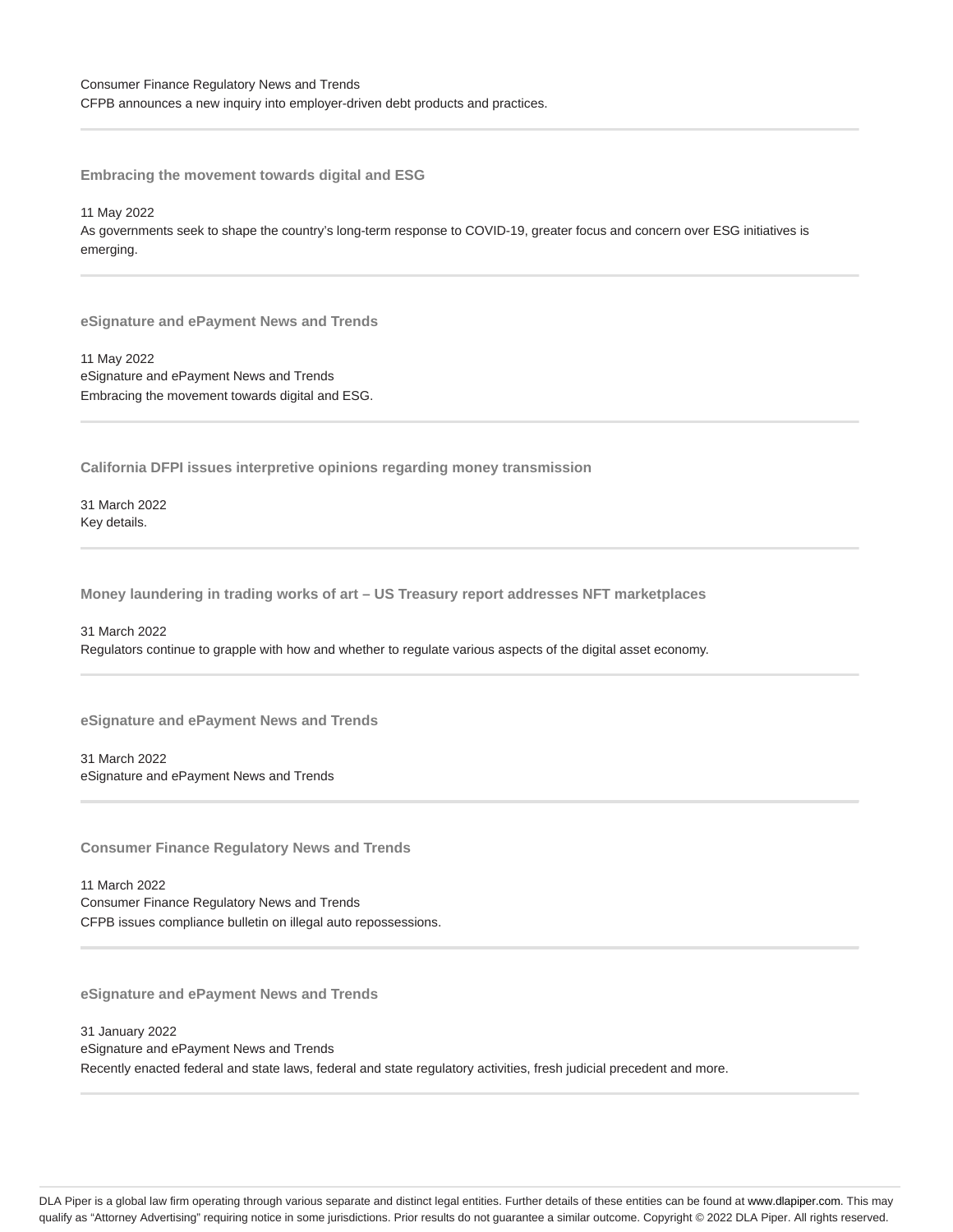19 January 2022 Consumer Finance Regulatory News and Trends CFPB files complaint against debt buyers for debt-placement practices.

**eSignature and ePayment News and Trends**

7 December 2021 eSignature and ePayment News and Trends Crypto broker rules become law; federal agencies release "policy sprint" on crypto-assets

**Consumer Finance Regulatory News and Trends**

19 November 2021 Consumer Finance Regulatory News and Trends CFPB announces \$2.7 million settlement with reverse mortgage lender.

**NACHA updates its rules regarding consumer ACH debits: key points**

1 November 2021 The new standing authorization essentially bridges the gap between authorizing single and recurring debit entries.

**eSignature and ePayment News and Trends**

1 November 2021 eSignature and ePayment News and Trends

NACHA creates a new type of consumer ACH debit authorization.

**Consumer Finance Regulatory News and Trends**

19 October 2021 Consumer Finance Regulatory News and Trends CFPB announces \$2.7 million settlement with reverse mortgage lender.

**Consumer Finance Regulatory News and Trends**

13 September 2021 Consumer Finance Regulatory News and Trends OCC and DOJ announce US\$3 million penalty against bank for FHA violations.

**eSignature and ePayment News and Trends**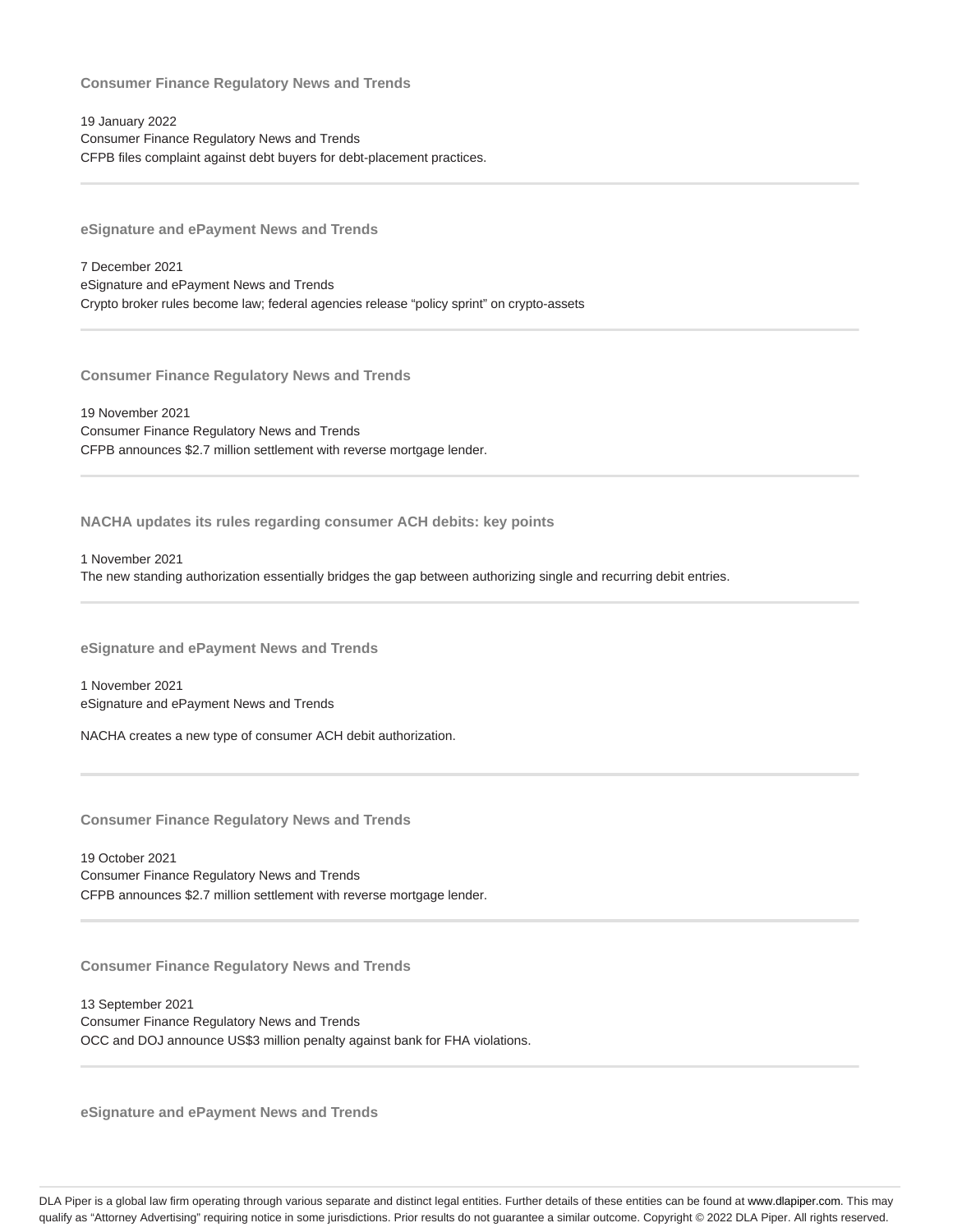**Electronic disclosures on mobile devices: CFPB to study**

#### 30 August 2021

As mobile devices have become the platform of choice for many consumers, the effective delivery of disclosures on those devices has become a key consideration for financial service providers.

**[UPDATED] Coronavirus: Federal and state governments work quickly to enable remote online notarization to meet global crisis**

25 August 2021

Federal and state governments are moving quickly to enable fully electronic processes to keep businesses operating.

**Remote notarization is here to stay**

4 August 2021 Key developments.

**eSignature and ePayment News and Trends**

4 August 2021 eSignature and ePayment News and Trends Remote notarization is here to stay.

**Consumer Finance Regulatory News and Trends**

3 August 2021 Consumer Finance Regulatory News and Trends CFPB announces \$150,000 settlement with debt-relief companies for deceptive acts or practices.

**With Illinois's adoption of UETA, United States near full adoption**

2 July 2021 The US has reached near-complete state-by-state adoption of the Uniform Electronic Transactions Act.

**eSignature and ePayment News and Trends**

2 July 2021 eSignature and ePayment News and Trends With Illinois's adoption of UETA, the US is near full adoption.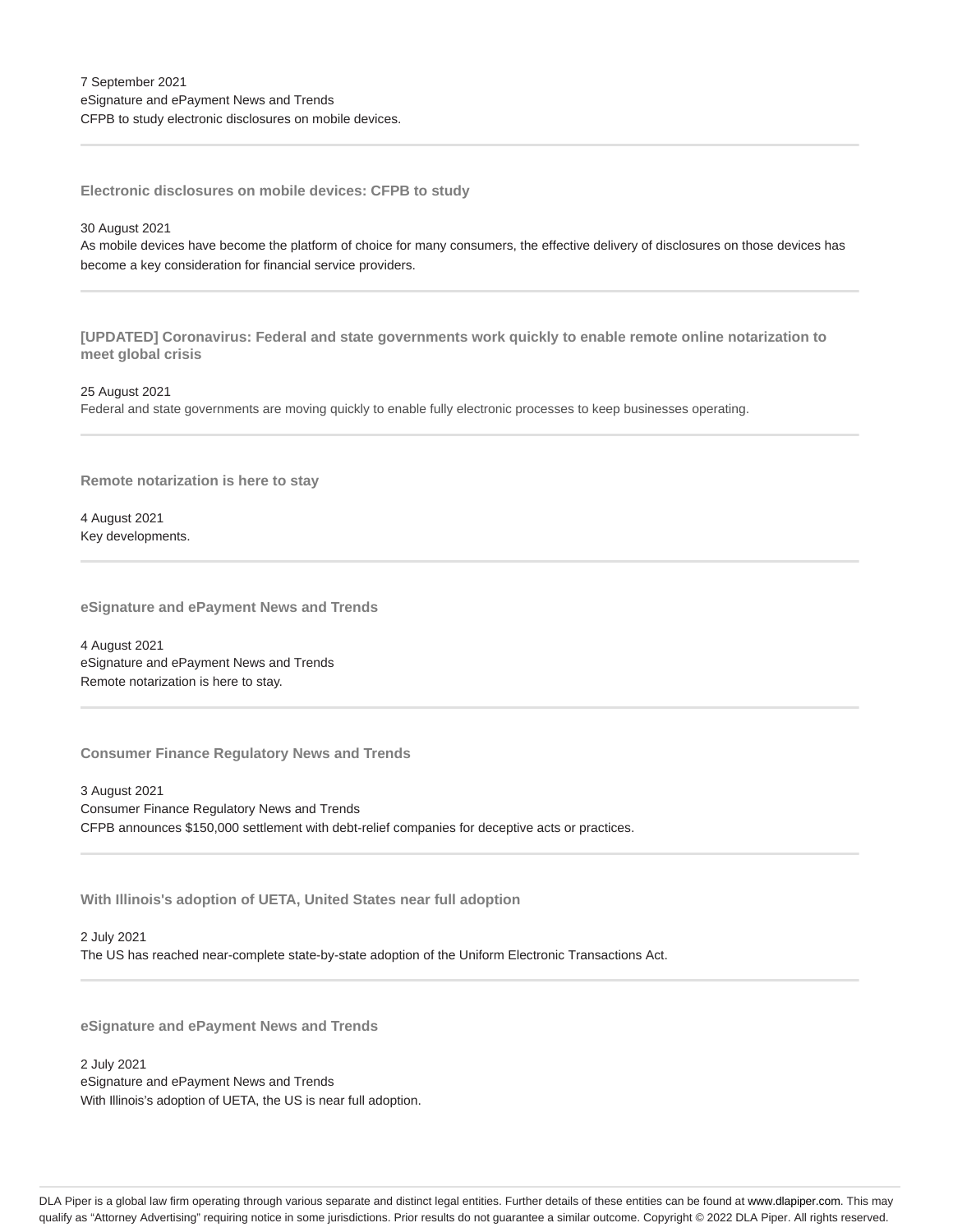14 June 2021 Consumer Finance Regulatory News and Trends OCC releases Community Reinvestment Act evaluations.

**Enforcing a disputed electronic signature – recent case highlights importance of authentication, audit trails, and record management**

#### 4 June 2021

The decision reaffirms a long line of cases enforcing electronic signatures where a secure, reliable system, in compliance with the requirements of UETA and the federal ESIGN Act, is used.

**eSignature and ePayment News and Trends**

4 June 2021

eSignature and ePayment News and Trends A Texas Supreme Court decision reaffirms a long line of cases enforcing electronic signatures where a secure, reliable system, in compliance with UETA and the federal ESIGN Act, is used.

**Consumer Finance Regulatory News and Trends**

12 May 2021 Consumer Finance Regulatory News and Trends CFPB delays mandatory compliance date for General Qualified Mortgage Final Rule.

**eSignature and ePayment News and Trends**

30 April 2021 eSignature and ePayment News and Trends In a key ruling on the TCPA, the Supreme Court narrows the definition of ATDS.

**Consumer Finance Regulatory News and Trends**

5 April 2021 Consumer Finance Regulatory News and Trends CFPB issues warning to mortgage servicers.

**eSignature and ePayment News and Trends**

2 April 2021 eSignature and ePayment News and Trends Continuing the digital transformation into 2021.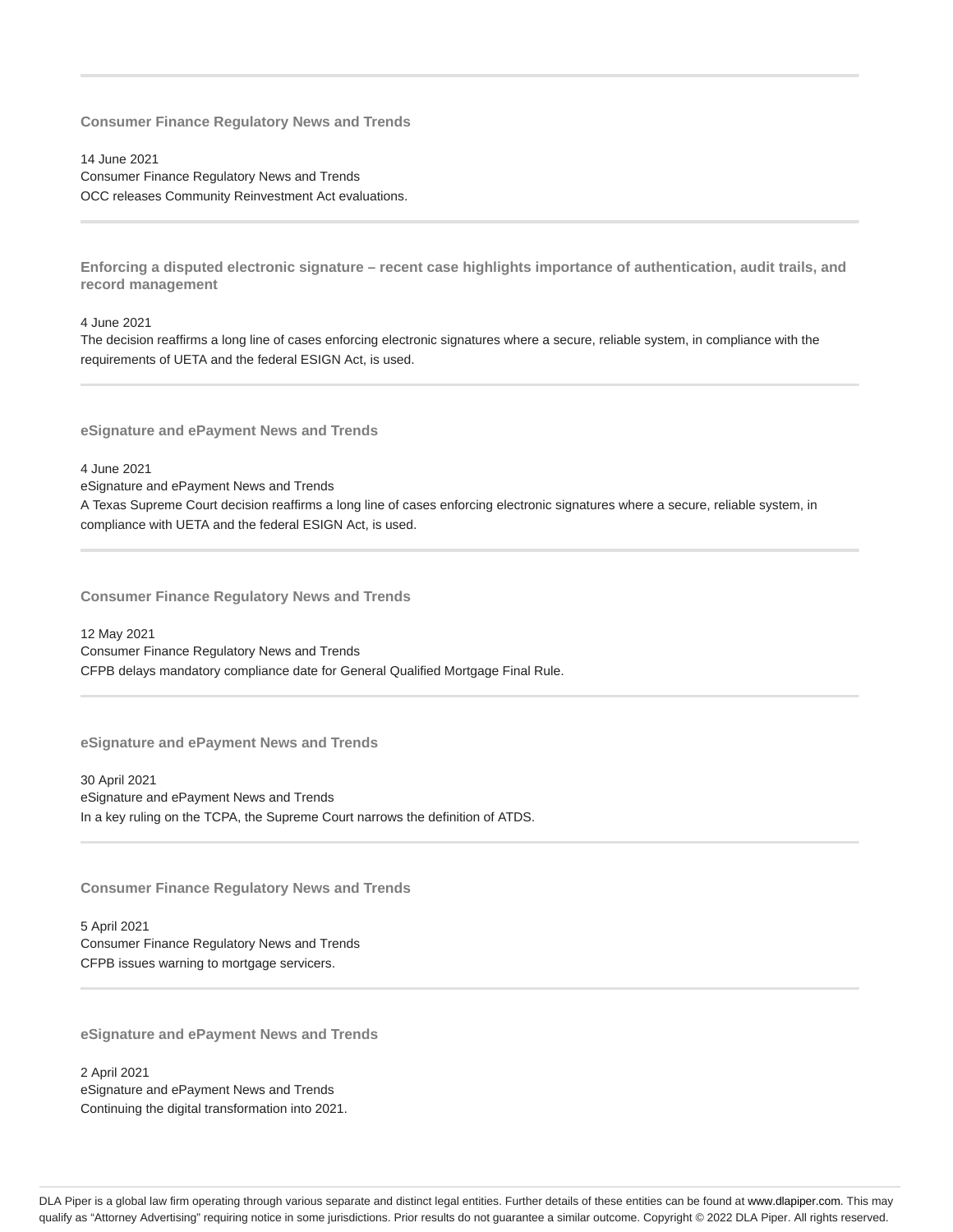11 March 2021 Consumer Finance Regulatory News and Trends CFPB finalizes rule exempting certain financial institutions from higher-priced mortgage loan escrow account requirement.

**Legislators and regulators continue to support digital transformation**

26 February 2021 Endorsing the movement towards digital transformation.

**eSignature and ePayment News and Trends**

26 February 2021 eSignature and ePayment News and Trends How legislatures and regulators endorse the movement towards digital transformation.

**CFPB Taskforce on Federal Consumer Financial Law proposes changes to ESIGN**

5 February 2021 The CFPB looks at the consumer consent requirements triggered when information must provided or made available to a consumer "in writing."

**eSignature and ePayment News and Trends**

5 February 2021 eSignature and ePayment News and Trends The CFPB looks at "in writing" consumer consent requirements; plus reports on new federal and state laws and regulatory activities and fresh judicial precedent.

**Consumer Finance Regulatory News and Trends**

12 January 2021 Consumer Finance Regulatory News and Trends CFPB's Taskforce on Federal Consumer Financial Law publishes report and recommendations.

**eSignature and ePayment News and Trends**

30 December 2020 eSignature and ePayment News and Trends CFPB finalizes additional requirements regarding debt collection – plus latest legal, regulatory and case law developments.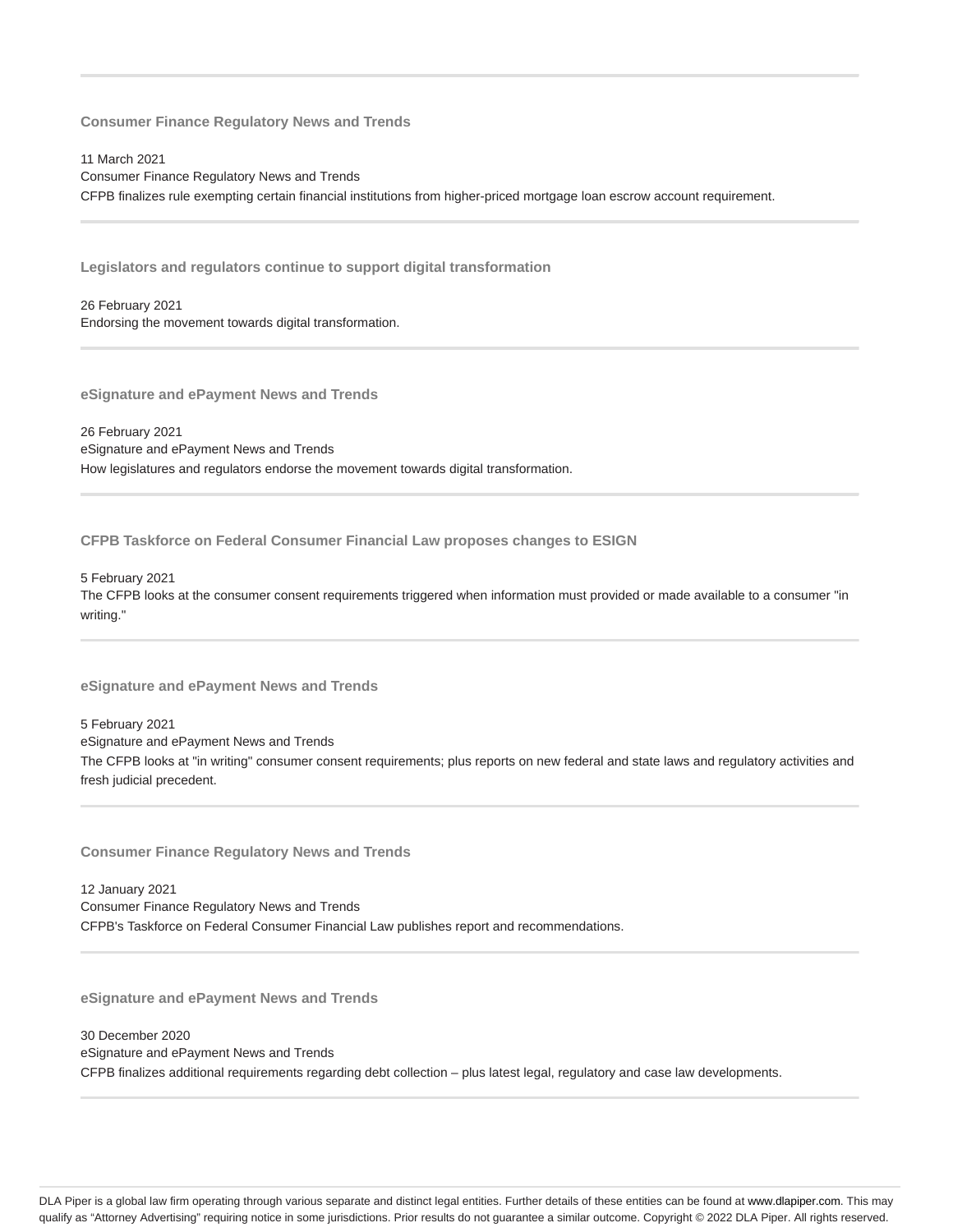15 December 2020

Consumer Finance Regulatory News and Trends

The OCC has issued a final rule that determines when a national bank or federal savings association makes a loan and is the "true lender," including in the context of a partnership between a bank and a third party.

**eSignature and ePayment News and Trends**

3 December 2020

eSignature and ePayment News and Trends

CFPB finalizes debt collection rules, addressing use of electronic communications; court finds no private right of action under ESIGN; plus latest legal, regulatory and case law developments.

**Consumer Finance Regulatory News and Trends**

18 November 2020 Consumer Finance Regulatory News and Trends CFPB issues rule implementing the Fair Debt Collection Practices Act.

**Electronic signature hygiene – taking steps to help ensure that your electronic signature process allows you to enforce a disputed signature**

2 November 2020

Two recent cases show the importance of developing a clear, enforceable electronic signature process.

**eSignature and ePayment News and Trends**

2 November 2020

eSignature and ePayment News and Trends

Electronic signature hygiene – does your electronic signature process allow you to enforce a disputed signature? Plus latest legal, regulatory and case law developments.

**Consumer Finance Regulatory News and Trends**

13 October 2020 Consumer Finance Regulatory News and Trends CFPB seeks comments on potential changes to Regulation B.

**Regulator strategies for encouraging innovation may be more relevant as firms move to digital offerings**

30 September 2020

Seeking to promote innovation by giving financial firms more opportunities and compliance flexibility to try new technologies, practices and methods.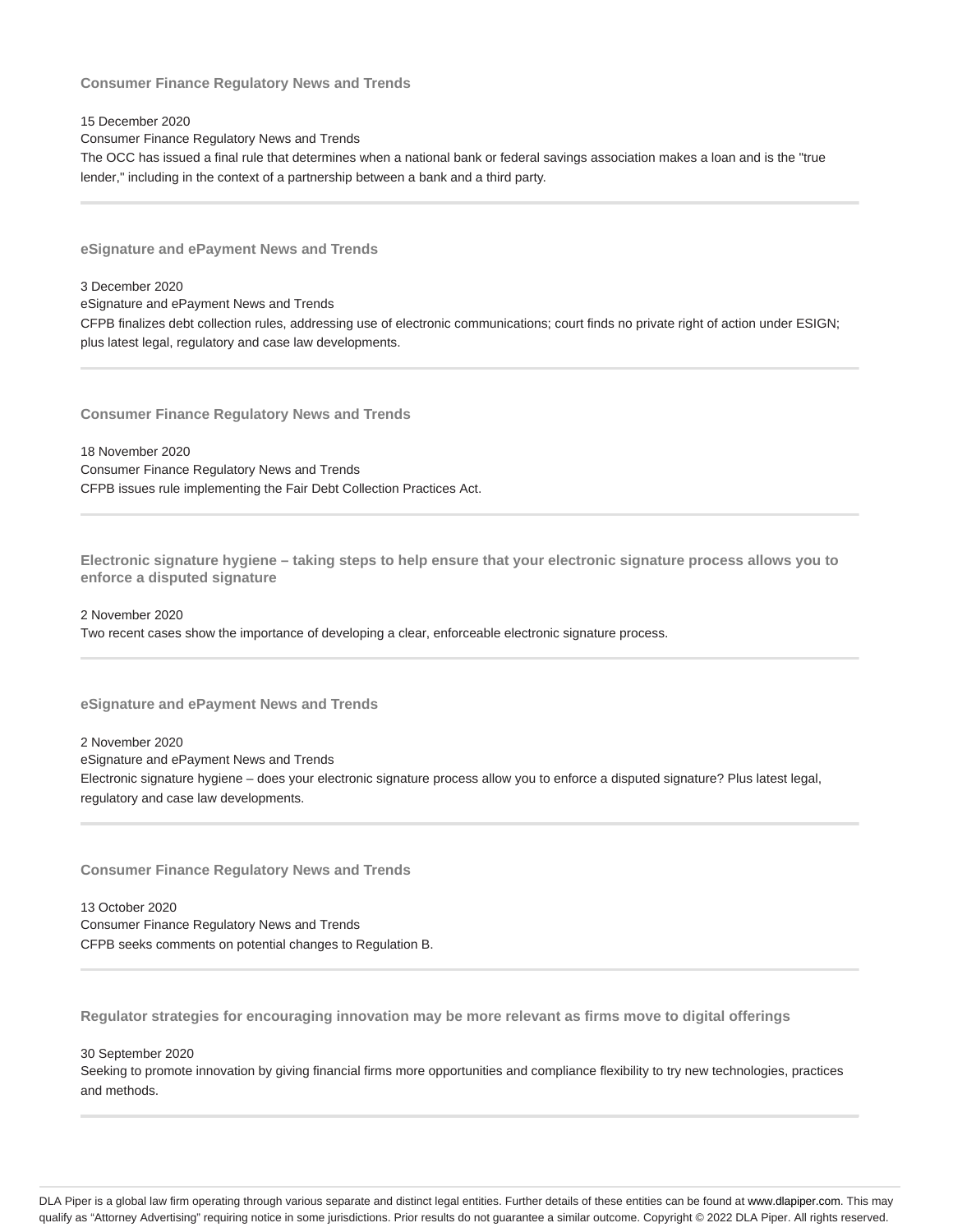**eSignature and ePayment News and Trends**

30 September 2020

eSignature and ePayment News and Trends

CFPB seeks to promote innovation by giving financial firms more opportunities and compliance flexibility to try new technologies, practices and methods – plus latest legal, regulatory and case law developments.

**Want to receive 4506-T documents electronically? Ensure you are addressing recent changes**

2 September 2020

Two substantive changes to the way lenders can receive signed 4506-T documents.

**eSignature and ePayment News and Trends**

2 September 2020 eSignature and ePayment News and Trends Want to receive 4506-T documents electronically? Ensure you are addressing recent changes - plus latest legal, regulatory and case law developments.

**Consumer Finance Regulatory News and Trends**

28 August 2020 Consumer Finance Regulatory News and Trends CFPB issues RFI on Equal Credit Opportunity Act and Regulation B.

**CCPA regulations take effect with a few minor changes**

19 August 2020 The final approved CCPA regulations take effect immediately.

**National banks may provide cryptocurrency custody services – exchanges will soon face competition**

30 July 2020 The OCC issues Interpretive Letter #1170.

**eSignature and ePayment News and Trends**

30 July 2020 eSignature and ePayment News and Trends OCC says national banks may provide cryptocurrency custody services – plus latest legal, regulatory and case law developments

**Bank partnership updates: FDIC finalizes "valid when made" rule; Colorado court says privilege of interest-rate exportation does not apply to third-party assignees; OCC to propose "true lender" rule**